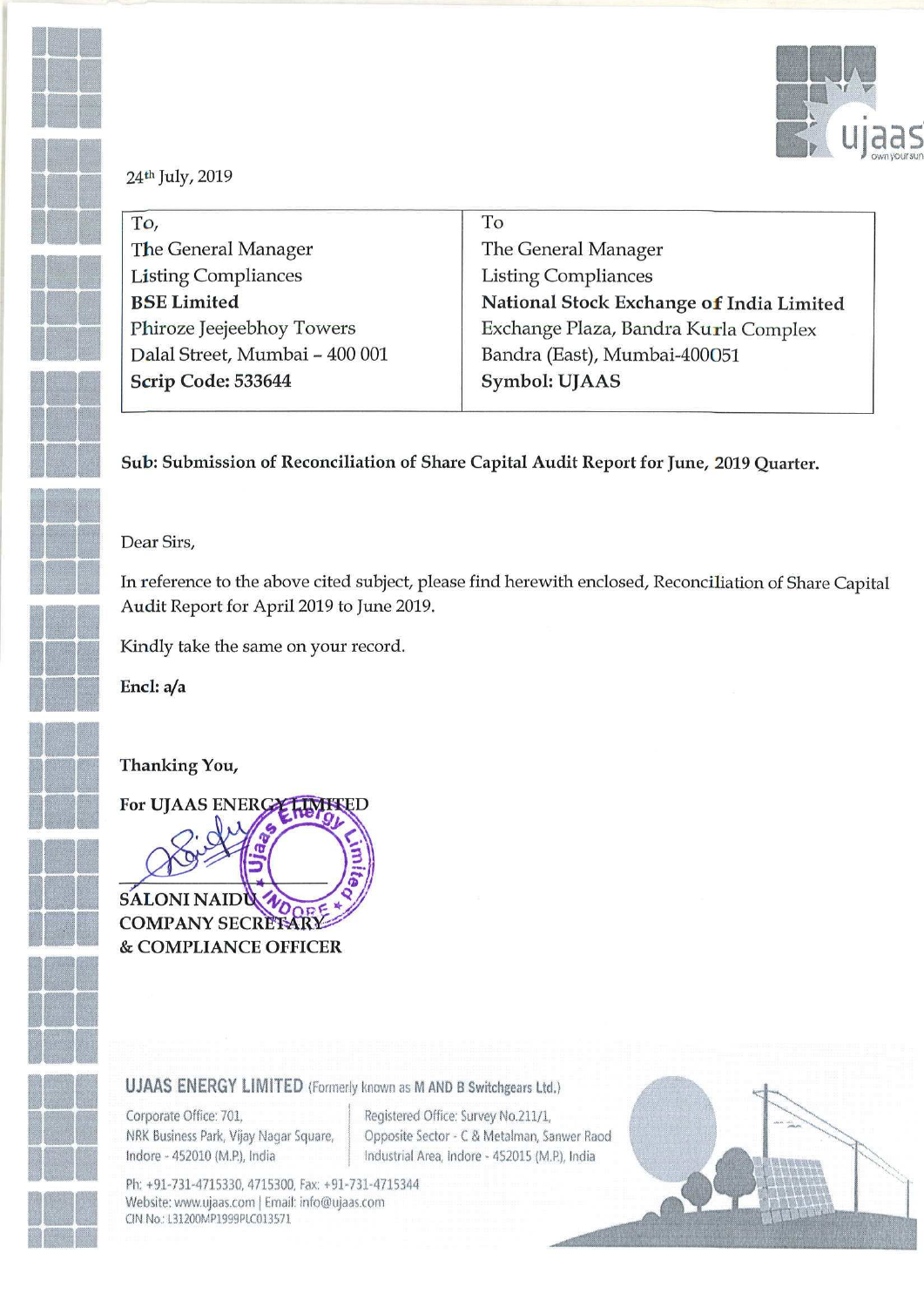# Ashish Karodia

M.Com., L.L.B., F.C.S.

203. Trade House. 14/3, South Tukoganj, Indore (M.P.) Cell: +91 98261 - 14533 E-mail: ashishkarodia@gmail.com

# Company Secretary

### RECONCILIATION OF SHARE CAPITAL AUDIT REPORT

1. For Quarter Ended

3.: ISIN

3. Face value of shares (Paid up)

4. Name of the Company

9. Name of the Stock Exchanges where the Company's securities are listed

- 11. Listed Capital (Exchange-wise) (As per Company records)
- 12. Held in dematerialized form in CDSL

Registered Office Address

6. Correspondence Address

lo. Issued Capital

Telephone & Fax Nos.

Email Address

Re. 1/- each

**Ujaas Energy Limited** 

Survey No. 211/1, Opp. Sector C & Metalman. Sanwer Road. Industrial Area. lndore— 4520l5. Madhya Pradesh.

**Ujaas Energy Limited** Survey No. 211/1, Opp. Sector C & Metalman, Sanwer Road, Industrial Area, Indore-452015, Madhya Pradesh.

BSE Ltd & National stock Exchange of India Ltd.

20,00,31,200 Equity Shares of Re.1each.

Held in dematerialized form in NSDL

30'" June. 2019

INER99L0 [022

0731—47I5300 (Tc|.). 073l-47I5344 (Fax)

## cs@ujaas.com

Entire issued Share Capital of the Company listed at the above-mentioned stock exchanges

82243244

<sup>I</sup> |7787836

13. Physical

120 equity shares of Re. 1/-each



(Contd. 2)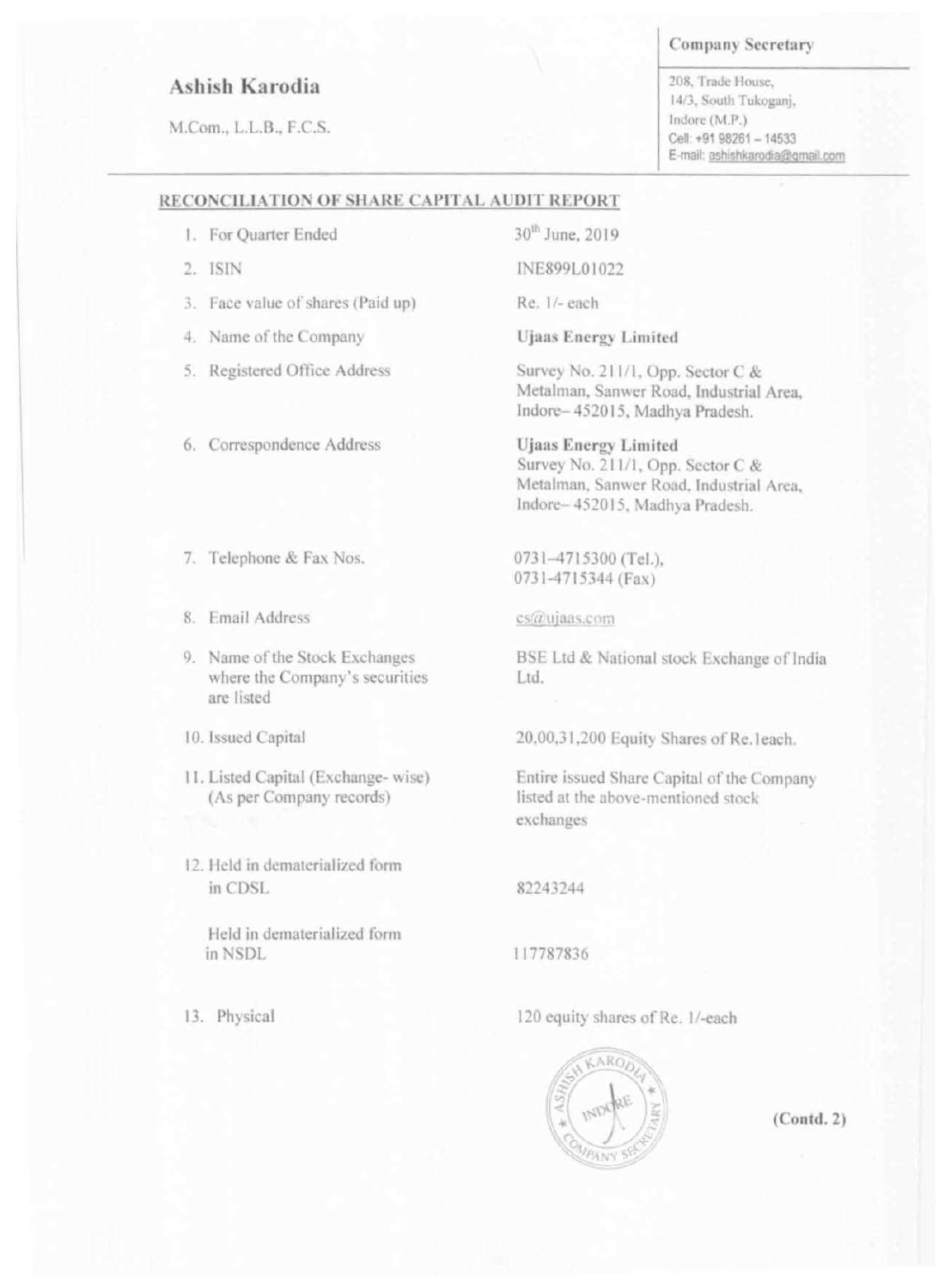14. Total No. of shares  $(12+13+14)$ 

20,00,31,200 Equity Shares of Re.1 each.

- Nil 15. Reasons for difference if any, between  $(10 & 11), (10 & 15), (11 & 15)$
- 16. Certifying the details of changes in share capital during the quarter under consideration as per Table below:

| Particulars<br>安全会 | No. of<br>shares | Applied/<br>Not<br>applied for<br>listing | Listed on Stock   Whether<br><b>Exchanges</b><br>(Specify)<br>Names) | Intimated<br>to CDSL | Whether<br>Intimated<br>to NSDL | In-prin. Appr.<br>Pending for SE<br>(Specify)<br>Names) |
|--------------------|------------------|-------------------------------------------|----------------------------------------------------------------------|----------------------|---------------------------------|---------------------------------------------------------|
|                    |                  |                                           | N.A.                                                                 |                      |                                 |                                                         |

\*\*\* Rights, Bonus, Preferential Issue, ESOPs, Amalgamation, Conversion, Buyback, Capital, Reduction, Forfeiture, Any other (to specify)

- 17. Register of Members is updated (Yes/No) Yes If not, updated up to which date
- 18. Reference of previous quarter with regard Not Applicable to excess dematerialized shares, if any.
- 19. Has the Company resolved the matter Not Applicable Mentioned in point no. 19 above in current quarter, if not, reason why!

20. Mention the total no. of requests, if any, confirmed after 21 days and the total no. of requests pending beyond 21 days with the reasons for delay:

| Total No. demat requests      | No of requests | No. of shares | Reasons for delay |
|-------------------------------|----------------|---------------|-------------------|
| Confirmed after 21 days       | N.A            | N.A           | N.A               |
| Pending for more than 21 days | N.A            | N.A           | N.A               |

21. Name, Address, Telephone & Fax No. of the Compliance Officer of the Company.

Ms. Saloni Naidu (w.e.f. 14<sup>th</sup> June, 2019) Survey No. 211/1, Opp. Sector-C & Metalman, Sanwer Road, Industrial Area. Indore-452015 (M.P.) Tel: 0731-4715300, Fax: 0731-4715344



 $(Contd.3)$